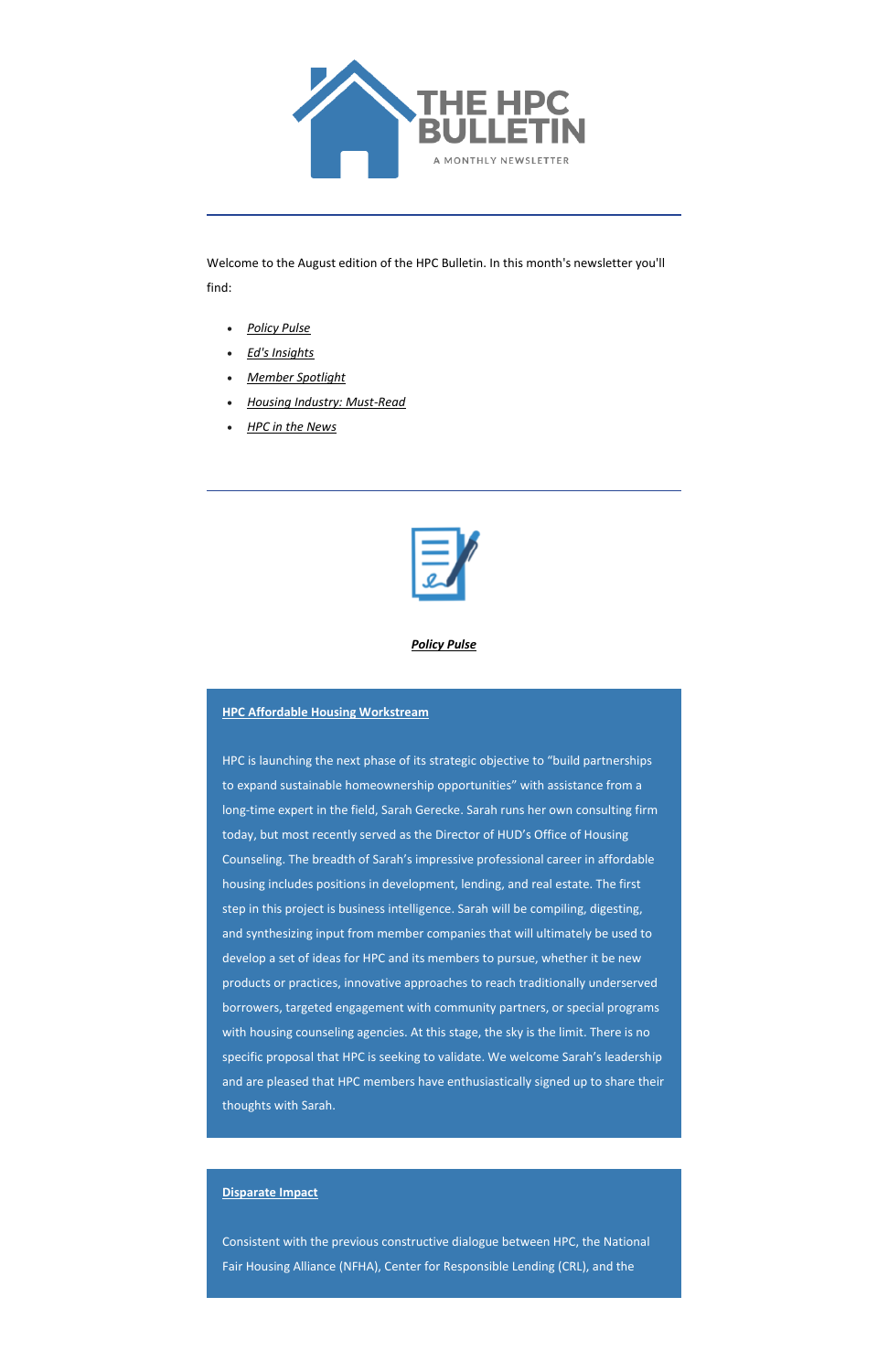National Association for the Advancement of Colored People (NAACP) that focused on mutual concerns with HUD's proposal to amend the Fair Housing Act rule on Disparate Impact, HPC submitted a *[request to HUD](https://housingpolicycouncil.us4.list-manage.com/track/click?u=5140623077e4523696cc45400&id=595258c032&e=c1f6e13f3b)* on July 15th to withhold publication of the final rule. Earlier policy discussions with the civil rights community strengthened the partnership and collective commitment to advance fair lending enforcement in housing finance. Now, with the heightened level of concern and sensitivity to civil rights and equal protection under the law felt across the U.S., HPC members suggested that HUD pause before issuing the final rule. A pause would enable HUD to bring together housing providers, lenders, and the civil rights community for renewed discussion about how to effectively preserve and protect the right to pursue legal action for housingrelated discrimination, be it purposeful or unintentional.

### **Qualified Mortgage**

CFPB's much-anticipated proposed rulemaking to update the QM definition upon sunset of the GSE Patch was published on June 22nd as two proposals. These proposals align well with HPC's recommendations to the Bureau, captured in an *[HPC-only letter](https://housingpolicycouncil.us4.list-manage.com/track/click?u=5140623077e4523696cc45400&id=fb039e7b4e&e=c1f6e13f3b)*, a *[letter developed with the Center for Responsible Lending](https://housingpolicycouncil.us4.list-manage.com/track/click?u=5140623077e4523696cc45400&id=953c716efc&e=c1f6e13f3b)*, and a *[letter HPC produced with 23 industry and consumer advocacy](https://housingpolicycouncil.us4.list-manage.com/track/click?u=5140623077e4523696cc45400&id=4fac23bac9&e=c1f6e13f3b)  [organizations](https://housingpolicycouncil.us4.list-manage.com/track/click?u=5140623077e4523696cc45400&id=4fac23bac9&e=c1f6e13f3b)*. In the first of the two proposals from CFPB, expiration of the GSE Patch would be delayed until final adoption of a new General QM definition, with a six-month transition period. The second proposed rule would replace the DTI limit (and Appendix Q) in the general QM definition with a requirement for evidence in the loan file that the borrower's income and debt were verified and DTI considered. The CFPB also proposes to add a new feature to the QM definition, imposing a rate threshold cap, setting the APR for a QM loan at no more than 200 basis points above APOR. The proposal also retains the existing Safe Harbor cap, which deems QM loans with APRs no greater than 150 basis points over APOR to be conclusively presumed to fulfill ATR. Comments on the GSE Patch sunset proposal are due on August 10th and for the general QM definition on September 8th.

FHA published comprehensive guidance on COVID-19 loss mitigation programs in early July and the hierarchy of options available are carefully conceived and welldesigned. Of note, FHA has been responsive to the industry, crafting program solutions that are sensible and streamlined. The set of options available to owner-occupants is intended to accommodate the customer's ability-to-repay, starting with the program that will permit resumption of monthly payments at the previous level, before moving to programs that will allow for deeper levels of payment reduction to achieve affordability (Stand-Alone Partial Claim; Streamlined Mod; Combo Mod and Partial Claim; FHA-HAMP). HPC has been in dialogue with the FHA on these programs for months and expressed immediate appreciation for the high quality of the FHA policy work. A minimal number of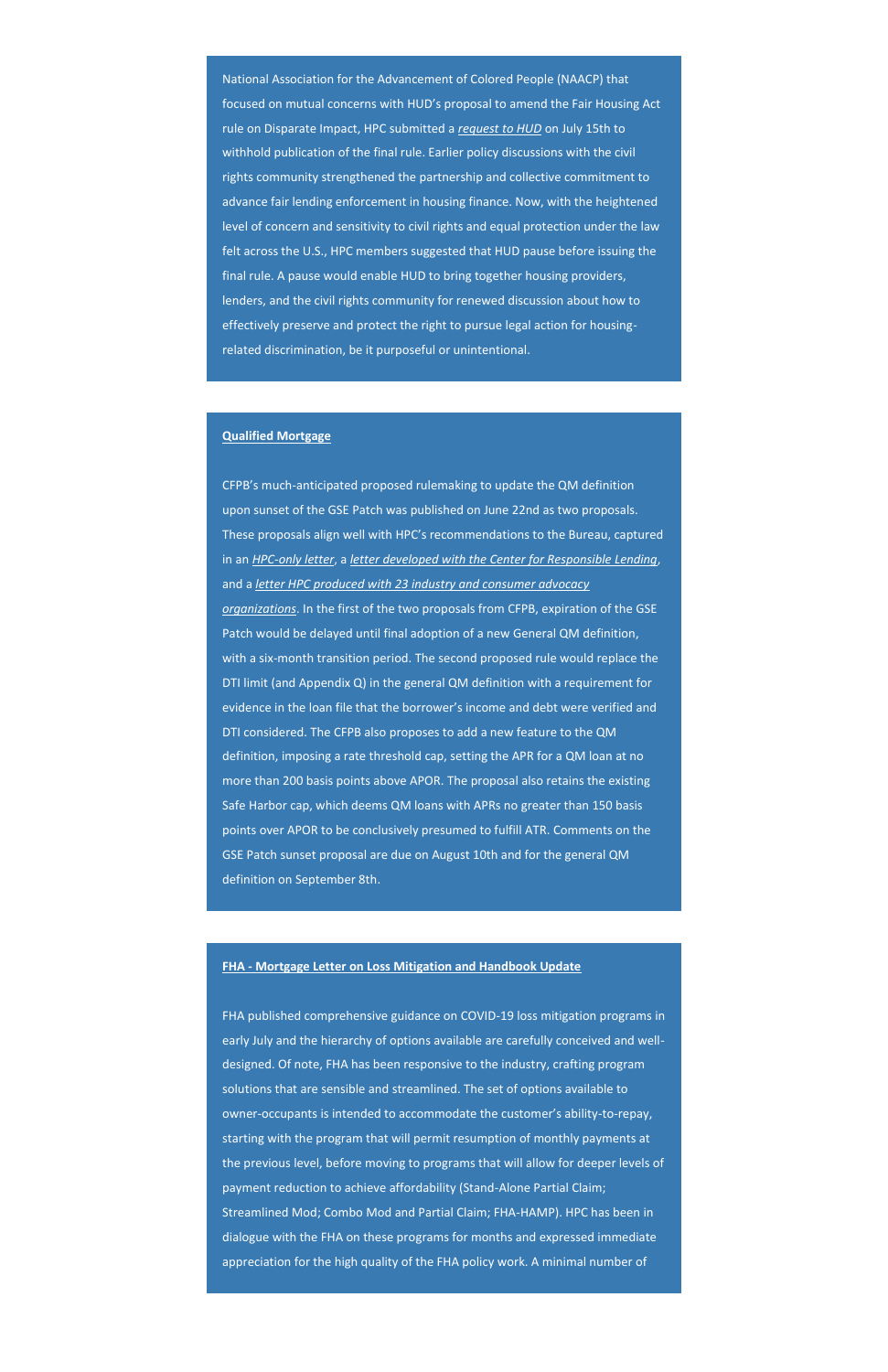outstanding issues are under discussion, including the consistent treatment of missed tax and insurance payments under the various programs. FHA will likely clarify the policy in an FHA Resource Center FAQ. FHA has also issued a comprehensive update to the servicing section of the Single Family Handbook, 4000.1. HPC has agreed to develop and submit comments jointly with ABA and MBA. Comments are due on September 12.

#### **Ginnie Mae's Digital Collateral Program**

In a move towards a digital mortgage environment, Ginnie Mae published its final guidelines (eGuide) kicking off their Digital Collateral Program in mid-July. This new eGuide covers the entire set of responsibilities for both issuers and document custodians to participate in the Digital Collateral Program. Once the program is implemented it will allow lenders to originate electronic promissory notes and other digitized loan files as collateral for Ginnie Mae Securities. Although there is no size or time limit to the program, Ginnie Mae has chosen to put in a place a number of restrictions such as: no commingling of paper and e-Notes; a prohibition from participation in the Pools Issued for Immediate Transfer (PIIT) program; and distinct commitment authority for the digital business, all of which will likely keep participation in the initial phase of the program somewhat limited. HPC's Ginnie Mae working group discussed various components of the eGuide, focusing on the changes from the original eGuide proposal that addressed HPC concerns. Members of the working group have put together a series of questions on the eGuide, for which the HPC team will seek guidance and clarity from Ginnie Mae. The application deadline to participate in the initial phase of the Digital Collateral Program is August 15.



*Ed's Insights*

<span id="page-2-0"></span>In July, I testified before the House Financial Services Subcommittee on Oversight and Investigations' virtual hearing entitled, "Protecting Homeowners During the Pandemic: Oversight of Mortgage Servicers' Implementation of the CARES Act." While preparing my [testimony,](https://housingpolicycouncil.us4.list-manage.com/track/click?u=5140623077e4523696cc45400&id=70379e2059&e=c1f6e13f3b) I was reminded of the mortgage industry's resilience as servicers have quickly adapted to our "new normal."

From the outset of this emergency, HPC members have been committed to keeping individual borrowers and families in their homes. We have been doing so in partnership with many others, including government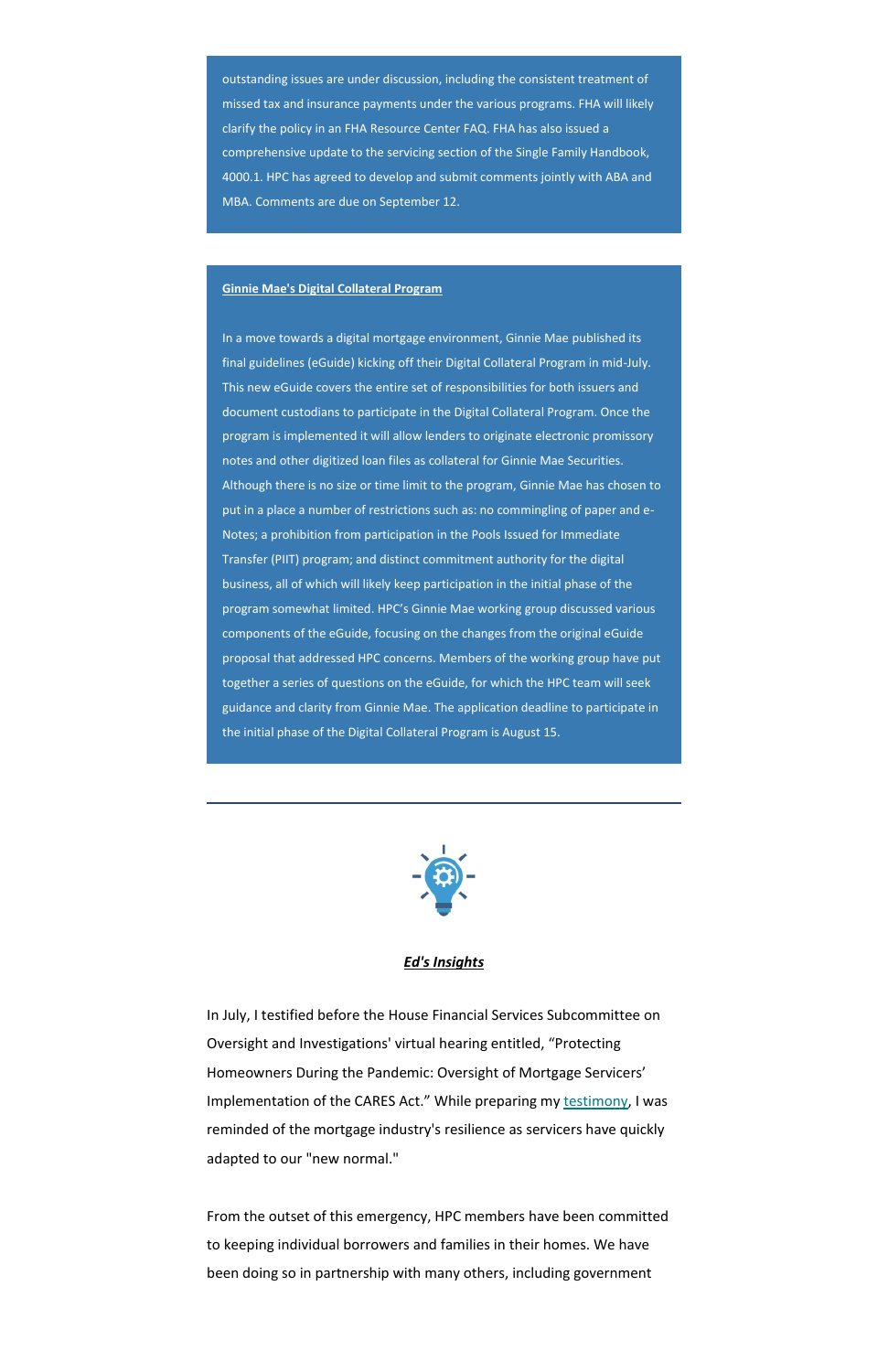agencies and federal regulators, Congress, nonprofit and community organizations, as well as other stakeholders.

The response of HPC members has been shaped by lessons learned during the Great Recession and subsequent natural disasters - though this is a mortgage servicing industry far different from the one I encountered during the Great Recession. The capacity and commitment to serve customers and the tools available to provide near-term relief and longterm solutions is far greater than it was twelve years ago.

The challenges facing homeowners today are not the result of poor underwriting standards or inappropriate business practices. This pandemic is a national health crisis, and the steps taken to combat it have had enormous economic consequences. In the wake of this crisis, bank portfolio lenders and other investors have responded voluntarily, without a federal directive, providing borrower payment relief at an even greater rate than we see for GSE loans.

In response to the rapid development of this crisis, HPC members and other mortgage servicers:

- Shifted all their operations virtually.
- Trained their staffs remotely and modified technology to manage the enormous inflow of borrower inquiries.
- Quickly set up automated on-line tools for borrowers to educate themselves and request payment relief using streamlined processes.
- Began offering homeowners forbearance options before the passage of the CARES Act.
- Extended forbearance to homeowners that do not have federally backed mortgages.
- Executed against an evolving series of program and regulatory announcements.

As enormous as the effort to quickly assist families facing disruptions to

their financial circumstances has been, many challenges threaten our ultimate success. The two biggest are (1) the unknown duration of the pandemic and the consequent economic disruptions and (2) the transition from short-term payment relief to permanent solutions, which must be suitable for each affected household, addressing their unique financial circumstances. Prompt and effective communication, combined with stability in program rules, will be key to successful resolution of forbearance.

- *Ed DeMarco*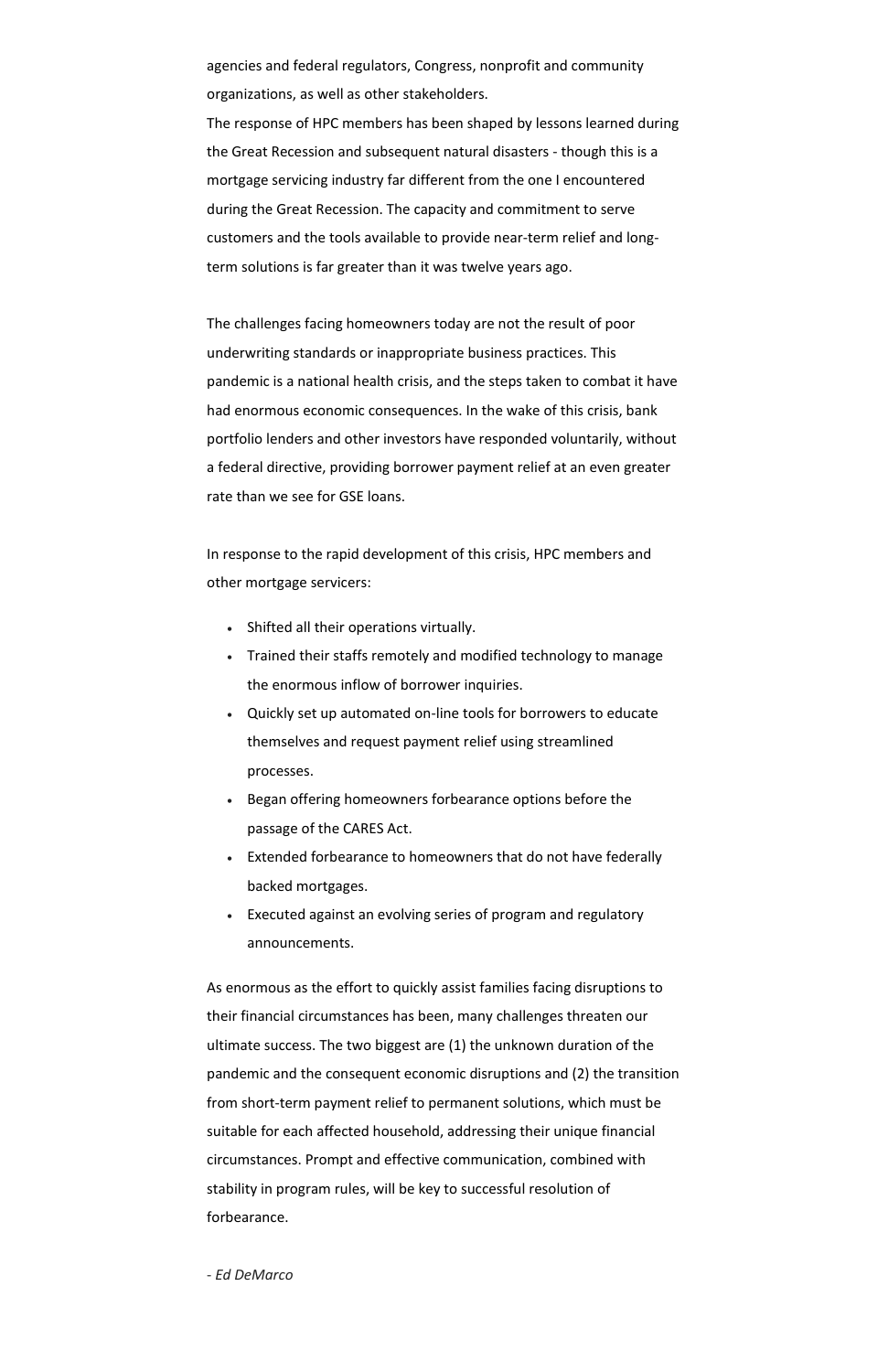#### *Member Spotlight*

<span id="page-4-0"></span>

#### **Bringing resolve to meet a homeownership commitment**

*From the COVID-19 pandemic to soaring unemployment, African Americans face a number of challenges to homebuying this year. Cerita Battles of Wells Fargo discusses the commitment to boost African American homeownership amid adversity.*

"It's imperative that we understand the impact the coronavirus economic crisis could have on certain segments of the population, especially minority communities," said Battles, head of diverse segments for Wells Fargo Home Lending. "And we know the more we position ourselves from a leadership perspective to serve people in need, the more we can help them navigate and rebound in these unprecedented times." [Read more [here\]](https://housingpolicycouncil.us4.list-manage.com/track/click?u=5140623077e4523696cc45400&id=e510a0d0f0&e=c1f6e13f3b)

Before the COVID-19 crisis, the homeownership rate for African Americans had risen to 44% — its highest point in eight years. But amid the pandemic's economic fallout, that mark could now be in jeopardy.

For Cerita Battles of Wells Fargo, that increases the urgency of a commitment the company made three years ago to boost African American homeownership.

*Housing Industry: Must-Read*

<span id="page-4-1"></span>

# **Big Banks' 'Revolutionary' Request: Please Don't Weaken This Rule**

Executives from the country's four biggest banks — Bank of America, Citigroup, JPMorgan Chase and Wells Fargo — have asked the Department of Housing and Urban Development not to rewrite requirements to ensure they're not accidentally discriminating against Black and Latino customers in their mortgage businesses. [Emily Flitter, *[The New York Times](https://housingpolicycouncil.us4.list-manage.com/track/click?u=5140623077e4523696cc45400&id=df136266de&e=c1f6e13f3b)*]